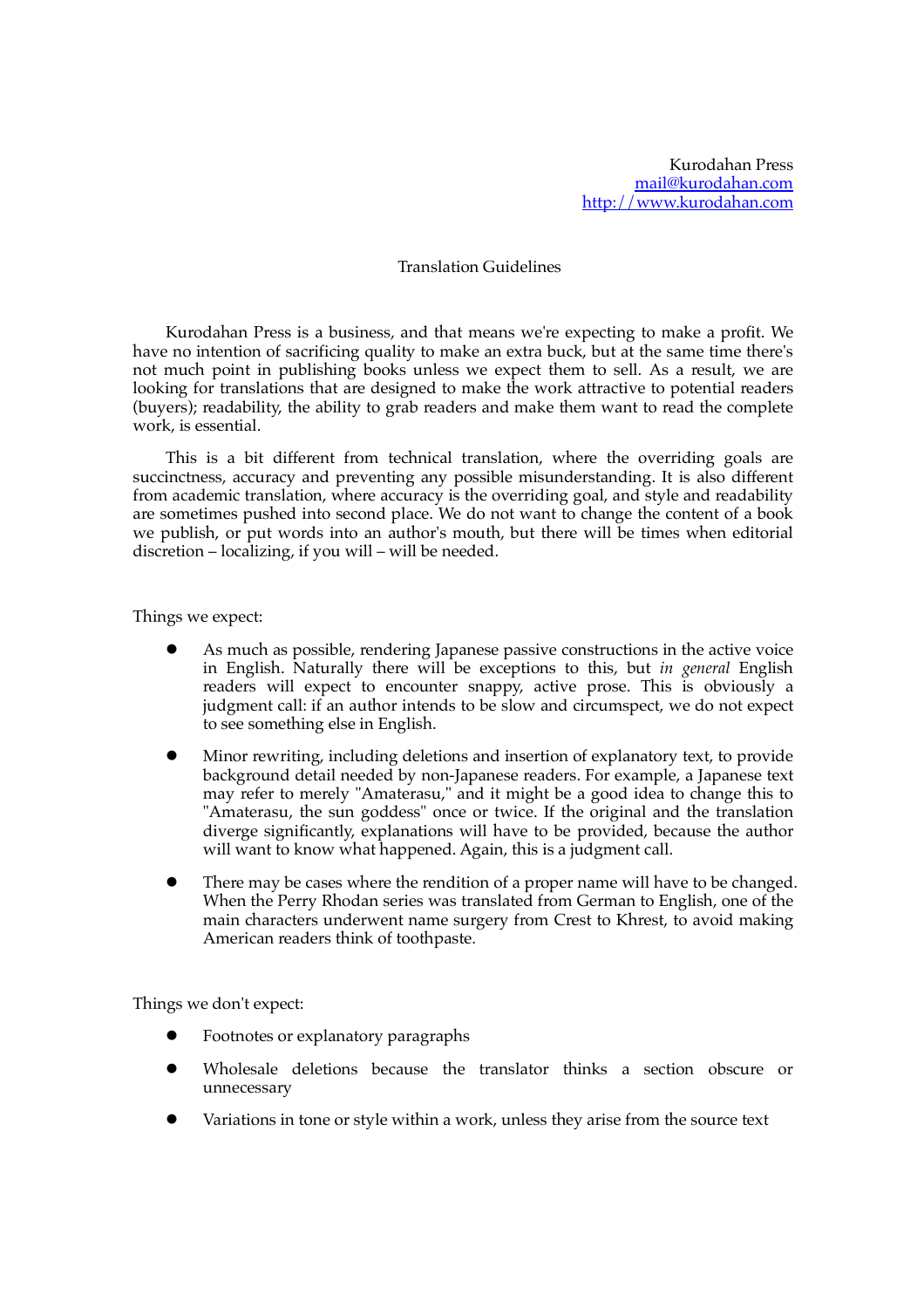## Style:

Each author will obviously have a unique style, including vocabulary and method of describing the flow of events. It is impossible to duplicate a style in a different language, but we should always try to approach it. Short, choppy Japanese sentences should not be rendered in expository paragraphs in English, and long pedagogical narrative should not be vitalized with injections of adjective vitamins.

We see no reason why translators should not use the regional spelling and style conventions they prefer. We do insist on consistency, however: British and American English should not be mixed in the same work. In some cases, we may need to establish a convention for use in a series, but we will otherwise leave the choice up to the translator.

Japanese personal names are given surname first, in the standard Japanese style, as in "Tanaka Kakuei". If you have a good reason to do otherwise, though, you may be able to talk us into making an exception.

## Questions:

There are sure to be many. In almost all cases, however, we will be able to relay questions directly from translators to authors, and arrange to get answers. In theory there is no reason why direct communication between author and translator could not be possible, except that as the publisher we have an obligation to keep copies of all correspondence. We will interfere as little as possible, but must maintain good relations with both authors and translators, and unfortunately this means checking all communications to be sure there are no fights in the offing. E-mail and a dedicated BBS forum may both be possible, but a mailing list is not.

The simple rule of thumb is: when in doubt, ask.